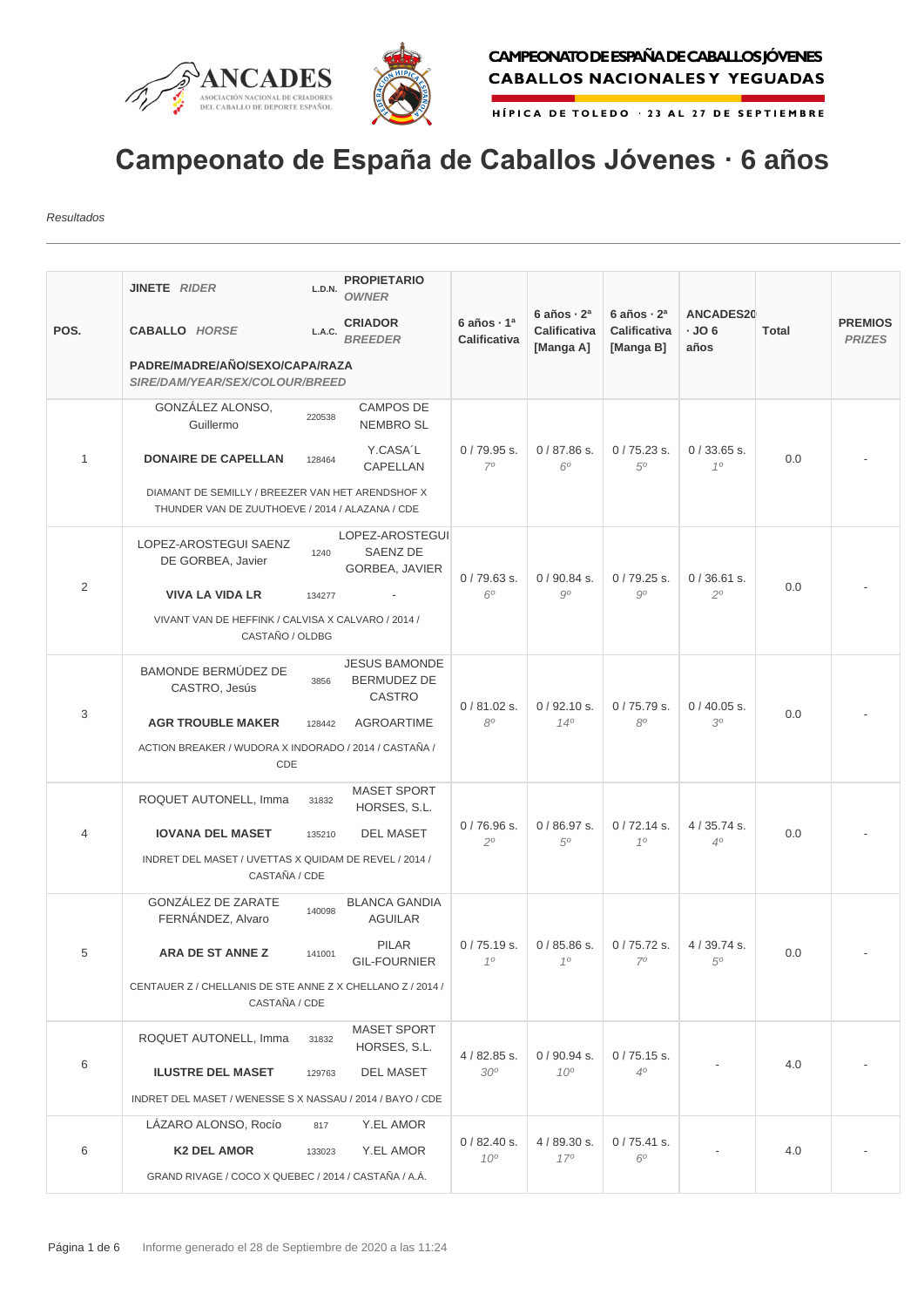|    | PLAZA VIDAL, Luis                                                               | 16758  | <b>JAHO SPORTS</b><br><b>NV</b>                        |                              |                               |                            |  |     |  |
|----|---------------------------------------------------------------------------------|--------|--------------------------------------------------------|------------------------------|-------------------------------|----------------------------|--|-----|--|
| 6  | <b>CALANDA</b>                                                                  | 137731 | <b>ALFONS</b><br><b>BRÜGGEHAGEN</b>                    | $0/83.24$ s.<br>$12^{\circ}$ | $0/90.96$ s.<br>110           | $4/75.61$ s.<br>140        |  | 4.0 |  |
|    | CASINO BERLIN OLD / CALVIA X CONTENDER / 2014 / TORDA /<br>OLDBG                |        |                                                        |                              |                               |                            |  |     |  |
|    | DÁVILA GARCÍA, Fidel                                                            | 13671  | <b>RAMON TOMAS</b><br><b>BAYO</b>                      | 0/85.90 s.                   | $0/91.14$ s.                  | 4/75.88 s.                 |  |     |  |
| 6  | <b>PERIGUEUX'S BOY</b>                                                          | 139341 |                                                        | 180                          | 120                           | $160^{\circ}$              |  | 4.0 |  |
|    | PERIGUEUX / EVITA X ESCUDO I / 2014 / ALAZÁN / HANN                             |        |                                                        |                              |                               |                            |  |     |  |
|    | ALONSO BUZO, Alejandro                                                          | 37013  | MANUEL<br>CALDEIRA<br><b>FERNANDES</b>                 |                              |                               | 4/77.54 s.<br>170          |  | 4.0 |  |
| 6  | <b>JOCKER DA FAMAGUDA</b>                                                       | 142473 | <b>MANUEL</b><br>CALDEIRA<br><b>FERNANDES</b>          | $0/79.59$ s.<br>50           | $0/86.59$ s.<br>30            |                            |  |     |  |
|    | COLTAIRE Z / LADY HILLARY / 2014 / TORDO / CRUZ PORTUGUÉS                       |        |                                                        |                              |                               |                            |  |     |  |
|    | ALONSO BUZO, Alejandro                                                          | 37013  | ALEJANDRO<br>ALONSO BUZO                               |                              |                               |                            |  |     |  |
| 11 | <b>JOHNNIE WALKER LIMITED</b><br><b>EDITION WK</b>                              | 129888 |                                                        | $1/86.18$ s.<br>190          | $0/87.91$ s.<br>70            | 4/75.47 s.<br>130          |  | 5.0 |  |
|    | ENTERTAINER / PANDORA X WOLFRANG / 2014 / CASTAÑA /<br><b>KWPN</b>              |        |                                                        |                              |                               |                            |  |     |  |
|    | URRUTIA COBALEDA,                                                               | 16263  | <b>FERNANDO</b>                                        |                              |                               |                            |  |     |  |
| 12 | Fernando<br><b>SOBRADA CC</b>                                                   |        | <b>COBALEDA</b><br>134186 Y.CAMPOCERRADO               | $1/86.87$ s.<br>21°          | 1/96.34 s.<br>16 <sup>o</sup> | 4/81.19 s.<br>$20^{\circ}$ |  | 6.0 |  |
|    | BUBALU / HECHICERA X CALLITON Z / 2014 / ALAZANA / CDE                          |        |                                                        |                              |                               |                            |  |     |  |
|    | ROQUET AUTONELL, Imma                                                           |        | <b>MASET SPORT</b>                                     |                              |                               |                            |  |     |  |
|    |                                                                                 | 31832  | HORSES, S.L.                                           | 7/97.09 s.                   | $0/86.91$ s.                  | 0/74.10 s.                 |  | 7.0 |  |
| 13 | <b>IVETTAS DEL MASET</b>                                                        | 135209 | <b>DEL MASET</b>                                       | $32^{\circ}$                 | 4 <sup>0</sup>                | $2^{\circ}$                |  |     |  |
|    | INDRET DEL MASET / UVETTAS X QUIDAM DE REVEL / 2014 /<br>BAYO / CDE             |        |                                                        |                              |                               |                            |  |     |  |
|    | SEGURA MONTANÉ, Sergi                                                           | 286680 | <b>DEL MASET</b>                                       |                              |                               |                            |  |     |  |
| 13 | <b>IDONIS DEL MASET</b>                                                         |        | 129767 PEDRO ROQUET                                    | $2/91.40$ s.<br>230          | $0/93.16$ s.<br>$15^{o}$      | $5/82.08$ s.<br>210        |  | 7.0 |  |
|    | INDRET DEL MASET / DUDA DEL MASET X DRY SAC DEL MASET /<br>2014 / CASTAÑA / CDE |        |                                                        |                              |                               |                            |  |     |  |
|    | MÁRQUEZ MÉNDEZ, Luis                                                            | 16235  | ROCÍO RUIZ<br>CORDERO                                  |                              |                               |                            |  |     |  |
| 15 | <b>ROTTERDAM BUZALEN</b>                                                        | 138817 | Y.BUZALEN                                              | $0/79.17$ s.<br>30           | 8/89.88 s.<br>27°             | $0/74.18$ s.<br>30         |  | 8.0 |  |
|    | WARRANT / LERA DE BUZALEN X CONVERTER / 2014 / CASTAÑA /<br>CDE                 |        |                                                        |                              |                               |                            |  |     |  |
|    | CAMIRUAGA RUEDA, Enrique                                                        |        | <b>ENRIQUE</b><br>1300 CAMIRUAGA/RAMÓN<br><b>TOMÁS</b> |                              |                               |                            |  |     |  |
| 15 | <b>LEGACY</b>                                                                   | 142148 |                                                        | $0/79.21$ s.<br>$4^{\circ}$  | 4 / 89.42 s.<br>180           | 4/75.69 s.<br>$15^{o}$     |  | 8.0 |  |
|    | LORD PEZI JUNIOR / LOREANA X LORDANOS / 2014 / CASTAÑA /                        |        |                                                        |                              |                               |                            |  |     |  |
|    | <b>HANN</b>                                                                     |        |                                                        |                              |                               |                            |  |     |  |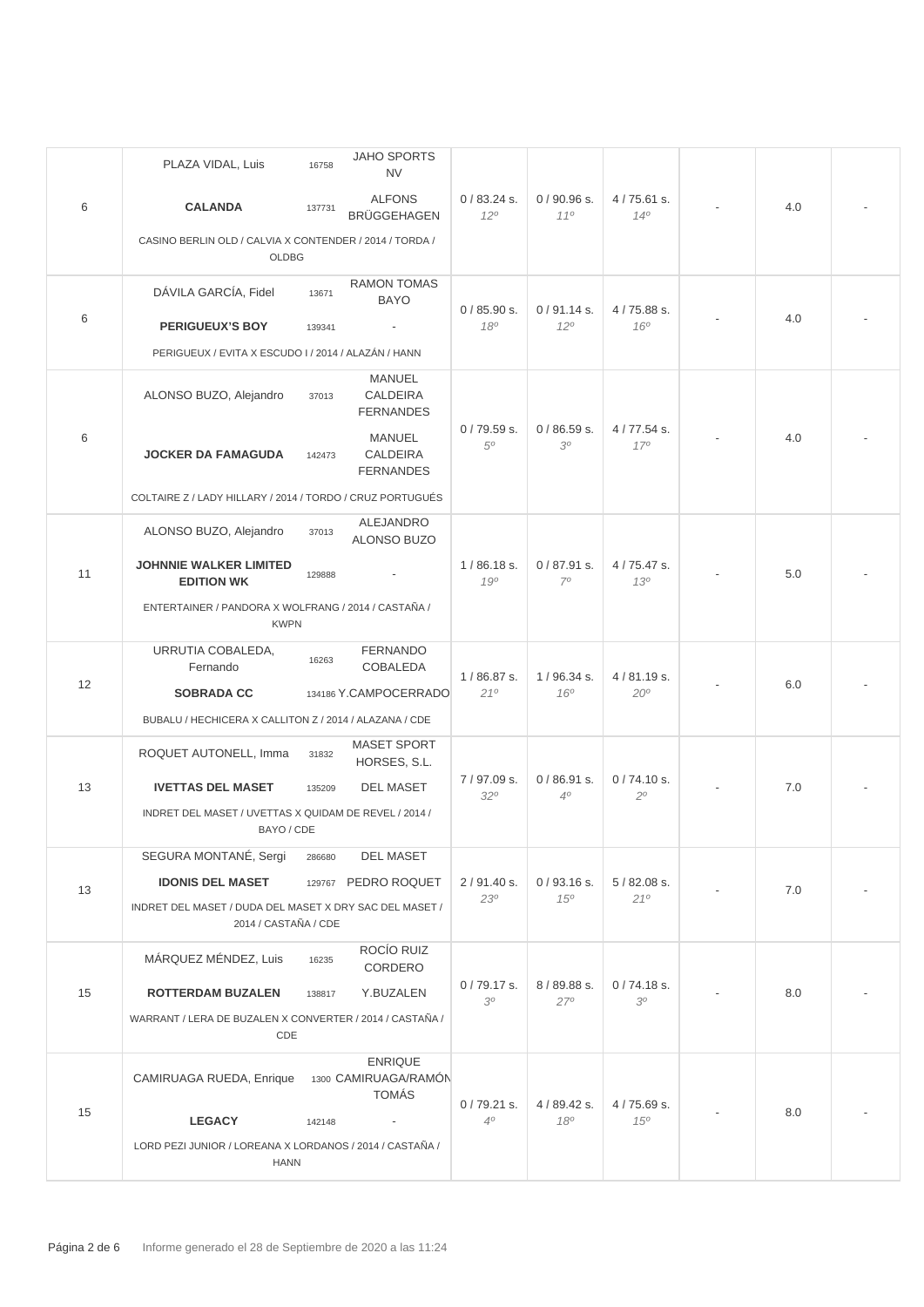|    | <b>IGLESIAS BENITO, Danae</b>                                              | 35206  | DANAE IGLESIAS<br><b>BENITO</b>                     |                               |                              |                                 |  |      |  |
|----|----------------------------------------------------------------------------|--------|-----------------------------------------------------|-------------------------------|------------------------------|---------------------------------|--|------|--|
| 15 | QUINN 55                                                                   | 131038 |                                                     | $0/83.63$ s.<br>130           | $4/93.57$ s.<br>230          | 4/80.71 s.<br>190               |  | 8.0  |  |
|    | QUARZ / TAILLOR MADE X CAMBRIDGE / 2013 / CASTAÑA / HOLST                  |        |                                                     |                               |                              |                                 |  |      |  |
|    | MAESTRE ARMADA, Igor                                                       | 37766  | <b>SANTOS</b><br><b>FERNANDEZ</b><br><b>MELENDI</b> |                               |                              | $0/81.65$ s.<br>10 <sup>o</sup> |  | 8.0  |  |
| 15 | <b>KONAN SFM</b>                                                           | 128239 | <b>SANTOS</b><br><b>FERNÁNDEZ</b><br><b>MELENDI</b> | 0/84.98 s.<br>15 <sup>o</sup> | 8/87.40 s.<br>25°            |                                 |  |      |  |
|    | REGGI BOY / ULLA DE PEGULLAL X KANNAN / 2014 / ALAZANA /<br>CDE            |        |                                                     |                               |                              |                                 |  |      |  |
|    | SEGURA MONTANÉ, Sergi                                                      | 286680 | <b>MASET SPORT</b><br>HORSES, S.L.                  |                               |                              |                                 |  |      |  |
| 19 | <b>QUIZY DEL MASET</b>                                                     | 135207 | <b>DEL MASET</b>                                    | $1/88.58$ s.<br>$22^{\circ}$  | 4/91.36 s.<br>210            | 4/77.57 s.<br>180               |  | 9.0  |  |
|    | QUASIMODO Z / IZY DEL MASET X INDRET DEL MASET / 2014 /<br>BAYO / CDE      |        |                                                     |                               |                              |                                 |  |      |  |
|    | ALONSO BUZO, Alejandro                                                     | 37013  | <b>LOMAS DE</b><br><b>FUENSAUCO</b>                 | $4/80.10$ s.<br>$28^{\circ}$  | 4 / 90.88 s.<br>$20^{\circ}$ | 4/73.67 s.<br>110               |  | 12.0 |  |
| 20 | <b>OLIVIA DE SAUCO</b>                                                     | 132170 | LOMAS DE<br><b>FUENSAUCO</b>                        |                               |                              |                                 |  |      |  |
|    | COLTAIRE Z / - X SALIDO Z / 2014 / CASTAÑA / CDE                           |        |                                                     |                               |                              |                                 |  |      |  |
|    | SEGURA MONTANÉ, Sergi                                                      | 286680 | <b>MASET SPORT</b><br>HORSES. S.L.                  |                               | 8/88.89 s.<br>$26^\circ$     | 4/74.70 s.<br>$12^{\circ}$      |  | 12.0 |  |
| 20 | <b>ICENTA DEL MASET</b>                                                    | 135206 | <b>DEL MASET</b>                                    | $0/85.78$ s.<br>170           |                              |                                 |  |      |  |
|    | INDRET DEL MASET / CENTO CAREZZE X CENTO / 2014 / BAYO /<br>CDE            |        |                                                     |                               |                              |                                 |  |      |  |
|    | CAMIRUAGA RUEDA, Enrique                                                   | 1300   | <b>ENRIQUE</b><br><b>CAMIRUAGA</b><br><b>RUEDA</b>  |                               |                              | 8/75.00 s.<br>$22^{\circ}$      |  | 12.0 |  |
| 20 | <b>SEVERNAYA</b>                                                           | 134527 | <b>JANA-HENNING</b><br>CON DER<br><b>DECKEN</b>     | 4/79.08 s.<br>$27^\circ$      | 0/86.09 s.<br>$2^{\circ}$    |                                 |  |      |  |
|    | STOLZENBERG / ELECTRA X EMBASSY I / 2014 / ALAZANA / HANN                  |        |                                                     |                               |                              |                                 |  |      |  |
|    | ÁLVAREZ AMARO, Hugo                                                        | 92875  | JULSAN<br><b>JUMPING</b><br><b>HORSES</b>           |                               |                              | 12/75.16                        |  |      |  |
| 20 | <b>JIMMY PHIN</b>                                                          | 139648 | $\overline{\phantom{a}}$                            | $0/81.02$ s.<br>80            | $0/88.89$ s.<br>$8^{\circ}$  | S.<br>$24^{\circ}$              |  | 12.0 |  |
|    | PHIN PHIN / EZUDUELA X TANGELO VAN DE ZUUTHOEVE / 2014 /<br>ALAZANA / KWPN |        |                                                     |                               |                              |                                 |  |      |  |
|    | JURADO NARVÁEZ, Ricardo                                                    | 234432 | RASO DE LOS<br>MORALES, S.L.                        |                               |                              |                                 |  |      |  |
| 24 | <b>LABRADOR JR</b>                                                         | 134250 | Y.JUAN RIVA<br><b>FRANCOS</b>                       | 8/83.26 s.<br>36 <sup>o</sup> | $0/91.97$ s.<br>130          | 8/77.21 s.<br>23°               |  | 16.0 |  |
|    | IDEAL DE PRISSEY / LANARCOS X NARCOS II / 2014 / ALAZANA /<br>CDE          |        |                                                     |                               |                              |                                 |  |      |  |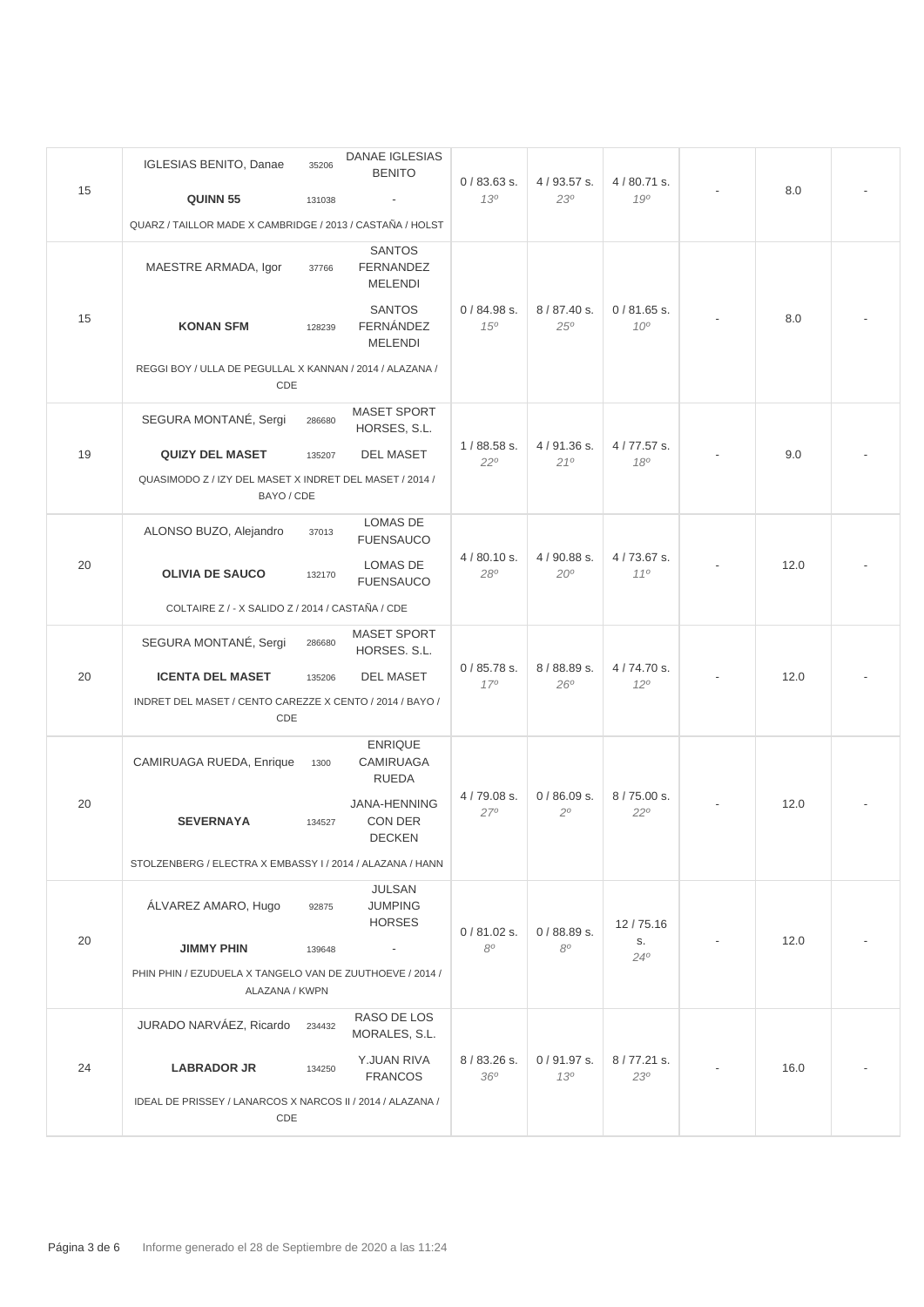|      | PARDO BASTARDO, Lucía                                                   | 194831 | <b>LUCIA PARDO</b><br><b>BASTARDO</b>  |                              |                               |  |  |      |  |
|------|-------------------------------------------------------------------------|--------|----------------------------------------|------------------------------|-------------------------------|--|--|------|--|
| F.P. | <b>LOLLI POP</b>                                                        |        | 138545 Y.MONTENMEDIO                   | $0/73.95$ s.<br>F.P.         | $0/80.96$ s.<br>F.P.          |  |  | 0.0  |  |
|      | ACTION BREAKER / ON THE LINE X CONTENDER / 2013 /<br>CASTAÑA / CDE      |        |                                        |                              |                               |  |  |      |  |
|      |                                                                         |        | <b>MARTA TESTOR</b>                    |                              |                               |  |  |      |  |
|      | TESTOR FERNÁNDEZ DE<br>CÓRDOVA, Marta                                   | 17291  | FERNADEZ DE                            | $1/86.69$ s.<br>$20^{\circ}$ |                               |  |  |      |  |
| 26   |                                                                         |        | <b>CORDOBA</b>                         |                              | 9/97.00 s.<br>30 <sup>o</sup> |  |  | 10.0 |  |
|      | <b>JAMES</b>                                                            | 134306 |                                        |                              |                               |  |  |      |  |
|      | KANNAN / WINDROOS X GUIDAM / 2014 / CASTAÑA / KWPN                      |        |                                        |                              |                               |  |  |      |  |
|      | FERNÁNDEZ GIL-FOURNIER,<br>Luis                                         | 16378  | CRIA CABALLAR<br>DE LAS FF.AA.         |                              |                               |  |  |      |  |
| 27   | <b>NABAB DE IBIO</b>                                                    | 133541 | CRIA CABALLAR<br>DE LAS FF.AA.         | 4/78.15 s.<br>26°            | 8 / 85.68 s.<br>$24^{\circ}$  |  |  | 12.0 |  |
|      | CARPACCIO (DE) / QUIDALCA Z X QUIDAM DE REVEL / 2014 /<br>CASTAÑA / CDE |        |                                        |                              |                               |  |  |      |  |
|      |                                                                         |        | <b>RAMON</b>                           |                              |                               |  |  |      |  |
|      | CAMIRUAGA RUEDA, Enrique                                                | 1300   | <b>BUSATAMENTE</b><br>DE LA MORA       | 8 / 84.74 s.<br>380          | 4 / 89.52 s.<br>190           |  |  | 12.0 |  |
| 27   | <b>PAGO DE QUIJAS</b>                                                   |        | Y.LAS                                  |                              |                               |  |  |      |  |
|      |                                                                         | 133809 | CABEZUELAS                             |                              |                               |  |  |      |  |
|      | TORNESCH / MALICE DES GERGERIES X VOLTAIRE / 2014 /<br>CASTAÑA / CDE    |        |                                        |                              |                               |  |  |      |  |
|      | GARCIA-GALLARDO GARCÍA,                                                 |        | <b>ENRIQUE</b><br>2291 GARCIA-GALLARDO |                              |                               |  |  | 12.0 |  |
|      | Enrique                                                                 |        | <b>GIL-FOURNIER</b>                    | $0/85.23$ s.                 | 12/89.74                      |  |  |      |  |
| 27   | <b>FEA DE GOZON</b>                                                     | 137154 | Y.MANZANEDA                            | 16 <sup>o</sup>              | S.<br>370                     |  |  |      |  |
|      | FEU VERT DE LAUME / SYBELLE X LANDOR S / 2014 / CASTAÑO /               |        |                                        |                              |                               |  |  |      |  |
|      | CDE                                                                     |        |                                        |                              |                               |  |  |      |  |
|      | MEDAL GARCÍA, Leonardo                                                  | 1211   | PELAYO<br><b>MAESTRE</b>               | 8/81.95 s.                   | 4/91.69 s.<br>$22^{\circ}$    |  |  | 12.0 |  |
| 27   |                                                                         |        | ARMADA                                 |                              |                               |  |  |      |  |
|      | <b>D'ONE</b>                                                            |        | 131669 Y.MANZANEDA                     | 340                          |                               |  |  |      |  |
|      | REY DE GOZON / APACITY Z X ARTOS Z / 2014 / TORDA / CDE                 |        |                                        |                              |                               |  |  |      |  |
|      | CAVACO SANTOS, Tiago                                                    | 30777  | MARIA<br><b>ALMUDENA</b>               |                              |                               |  |  |      |  |
| 27   |                                                                         |        | <b>MARTINEZ</b>                        | $0/82.55$ s.                 | 12/93.41<br>S.                |  |  | 12.0 |  |
|      | <b>JUANITO</b>                                                          | 137491 | $\sim$ $-$                             | 110                          | 390                           |  |  |      |  |
|      | CANABIS Z / BALLARINA X PADINUS / 2014 / ALAZÁN / KWPN                  |        |                                        |                              |                               |  |  |      |  |
|      |                                                                         |        | <b>ROCIO</b>                           |                              |                               |  |  |      |  |
| 32   | PRUDENCIO BAIDES, Rocío                                                 | 16046  | <b>PRUDENCIO</b><br><b>BAIDES</b>      |                              | 12/86.22                      |  |  |      |  |
|      | <b>CHLOE STAR</b>                                                       | 133493 | $\sim$                                 | $4/81.50$ s.<br>$29^\circ$   | S.                            |  |  | 16.0 |  |
|      | HUPPYDAM DES HORTS / ATENEA STAR X FLAMING STAR / 2014 /                |        |                                        | 330                          |                               |  |  |      |  |
|      | TORDA / CDE                                                             |        |                                        |                              |                               |  |  |      |  |
|      | <b>IGLESIAS BENITO, Danae</b>                                           | 35206  | SANTIAGO<br>CAMBRONERO                 |                              |                               |  |  |      |  |
| 32   |                                                                         |        | <b>GANADERIA Y.EL</b>                  | 4/77.95 s.                   | 12/90.40<br>S.                |  |  | 16.0 |  |
|      | <b>KELPIE DEL AMOR</b>                                                  | 131037 | <b>AMOR</b>                            | $25^{\circ}$                 | 380                           |  |  |      |  |
|      | HERMINAGUE / ALBA CXXX X PEDERNAL III / 2014 / TORDA / A.Á.             |        |                                        |                              |                               |  |  |      |  |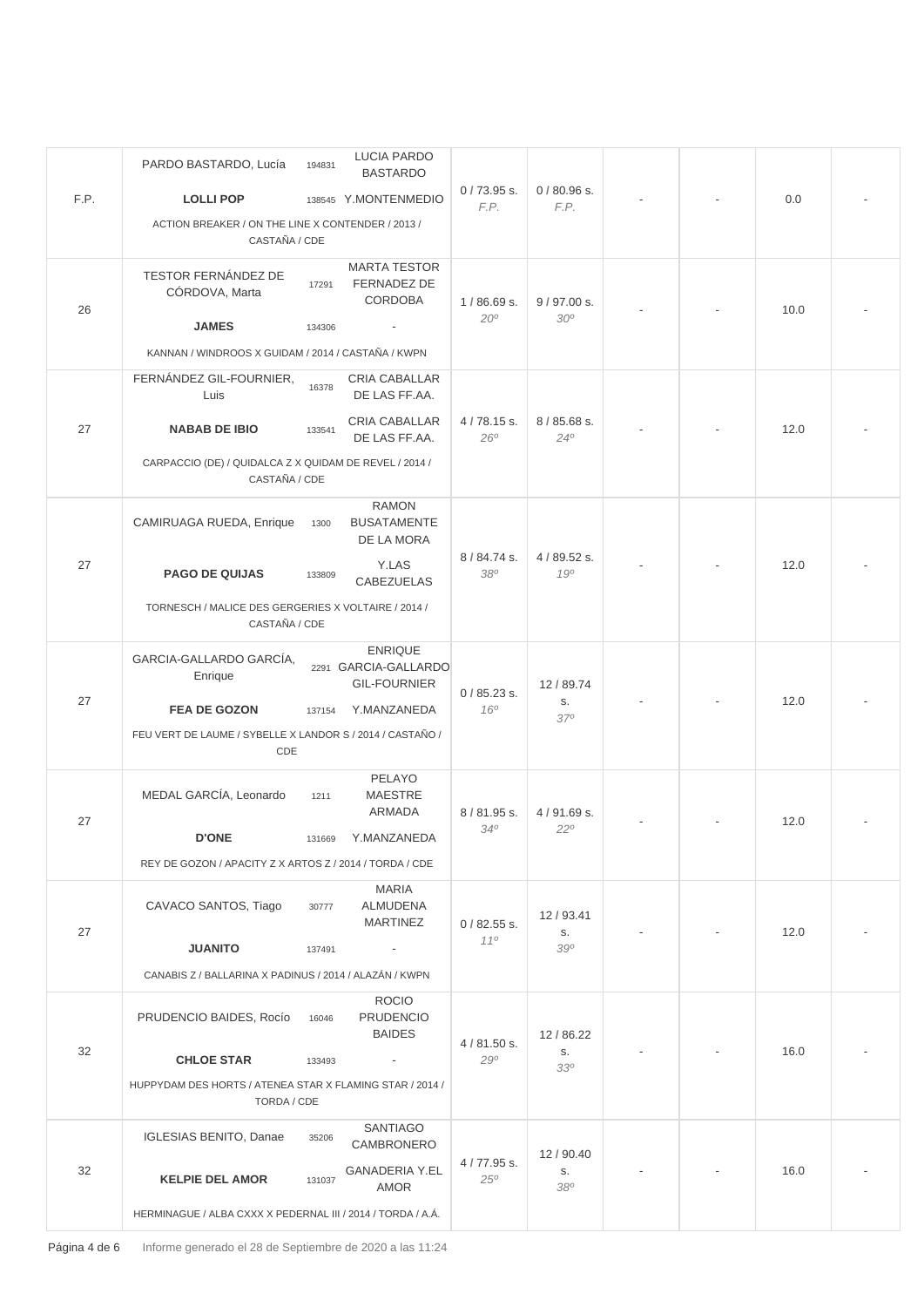|      | GOMEZ SANCHEZ, Carlos                                                                | 261368 | TALLER TP SL -<br><b>EDUARDO BREY</b>                  |                                |                        |  |  |      |  |
|------|--------------------------------------------------------------------------------------|--------|--------------------------------------------------------|--------------------------------|------------------------|--|--|------|--|
| 32   | <b>NARON DE LA CRUZ</b>                                                              | 129673 | <b>MARA TERESA</b><br><b>JIMENEZ</b><br><b>HORWITZ</b> | 8/83.19 s.<br>35 <sup>o</sup>  | 8 / 92.45 s.<br>280    |  |  | 16.0 |  |
|      | GRIAL DE IBIO / CUCA OD X JECOMIAS-F / 2014 / TORDA /<br><b>CDEAUX</b>               |        |                                                        |                                |                        |  |  |      |  |
|      | GÓMEZ CARREÑO, Gonzalo                                                               | 18679  | <b>CRISTINA</b><br>CARREÑO                             | 8 / 84.46 s.                   |                        |  |  | 17.0 |  |
| 35   | <b>JOMINENT A</b>                                                                    | 127119 | <b>CRISTINA</b><br>CARREÑO                             | $37^\circ$                     | 9/98.52 s.<br>310      |  |  |      |  |
|      | QUALITY TIME / DOMINENT X CLINTON / 2014 / TORDA / KWPN                              |        |                                                        |                                |                        |  |  |      |  |
|      | RUIZ DE EGUILAZ DE LEÓN,<br>Jorge                                                    | 17333  | JORGE RUIZ DE<br>EGUILAZ Y DE<br><b>LEON</b>           | 8/80.97 s.                     | 12 / 89.27             |  |  |      |  |
| 36   | <b>TULUM</b>                                                                         | 134375 | PINAR DEL RIO                                          | 330                            | S.<br>36°              |  |  | 20.0 |  |
|      | TANGELO VAN DE ZUUTHOEVE / CAPUA Z X CARTHAGO Z / 2014 /<br>CASTAÑA / CDE            |        |                                                        |                                |                        |  |  |      |  |
|      | PINEDO SENDAGORTA,<br>Cristina                                                       | 11992  | SANTILLANA<br><b>PADDOCKS SL</b>                       | 8/101.03<br>S.<br>F.P.         | 12/92.20<br>S.<br>F.P. |  |  | 20.0 |  |
| F.P. | <b>CIBELES</b>                                                                       | 124497 | SANTILLANA<br><b>PADDOCKS</b>                          |                                |                        |  |  |      |  |
|      | CHECK IN / RONDA X RAMIRO'S SON II / 2013 / CASTAÑA / HANN                           |        |                                                        |                                |                        |  |  |      |  |
|      | VALLADOLID MEDINA,<br>Alejandro                                                      | 2672   | ALEJANDRO<br>VALLADOLID<br><b>MEDINA</b>               | 12/81.87<br>S.<br>$42^{\circ}$ | 8/93.14 s.<br>290      |  |  | 20.0 |  |
| 36   | <b>ORDAHIM VALME</b>                                                                 | 129657 | Y.VALME DEL<br>SAZ                                     |                                |                        |  |  |      |  |
|      | ORDAGO / SACHA X PACHAT II / 2014 / CASTAÑA / CDE                                    |        |                                                        |                                |                        |  |  |      |  |
|      | GONZÁLEZ RECIO, David                                                                | 261303 | <b>DAVID</b><br><b>GONZALEZ</b><br><b>RECIO</b>        | 9/89.60 s.                     | 11 / 103.32            |  |  |      |  |
| 36   | <b>JAGUAR DE NOGALES</b>                                                             | 141052 |                                                        | 390                            | S.<br>32°              |  |  | 20.0 |  |
|      | WEISS STICHELAAR / CLEVER LADY ATALAYA X CORONADO /<br>2014 / TORDO / CRUZ PORTUGUÉS |        |                                                        |                                |                        |  |  |      |  |
|      | GRUEIRO NOCHE, Santiago                                                              | 1544   | <b>SANTIAGO</b><br><b>GRUEIRO</b>                      |                                | 20 / 109.14            |  |  |      |  |
| 36   | <b>CASTER</b>                                                                        | 133349 | $\overline{\phantom{a}}$                               | $0/83.91$ s.<br>$14^{o}$       | S.                     |  |  | 20.0 |  |
|      | COLANDRERO / KARINA ARTIME X KANNAN / 2014 / CASTAÑO /<br>CDE                        |        |                                                        | 410                            |                        |  |  |      |  |
| 41   | MALDONADO YSASI, Jacobo                                                              | 17326  | <b>JACOBO</b><br>MALDONADO<br>YSASI                    | 5/87.39 s.                     | 16 / 92.19<br>S.       |  |  | 21.0 |  |
|      | <b>CLIC ES PATRONS</b>                                                               | 138999 | <b>ES PATRONS</b>                                      | 310                            | $40^\circ$             |  |  |      |  |
|      | CLARUCCI / CREMA X CONTENDER / 2014 / CASTAÑO / CDE                                  |        |                                                        |                                |                        |  |  |      |  |